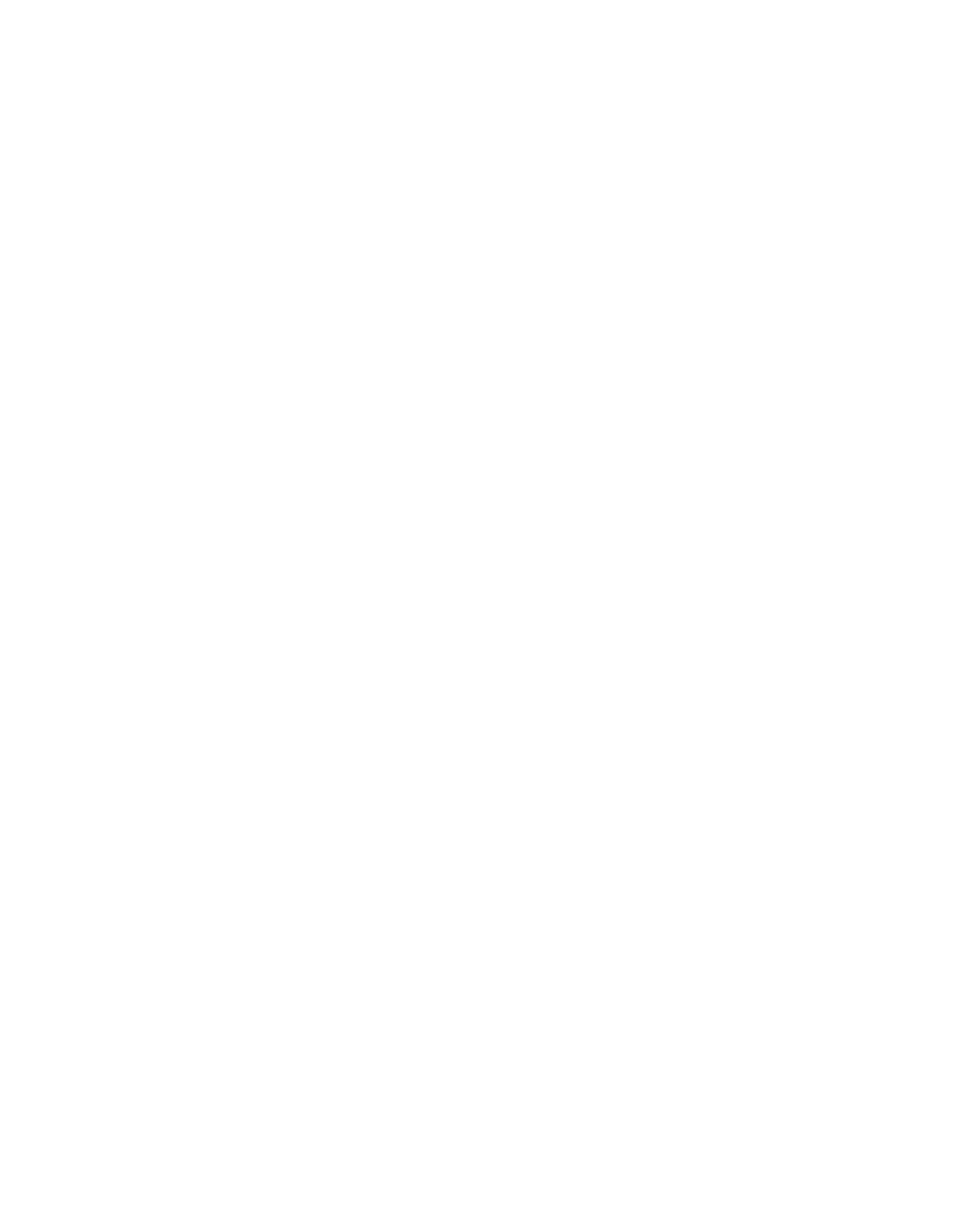## Common Sense 3 Board

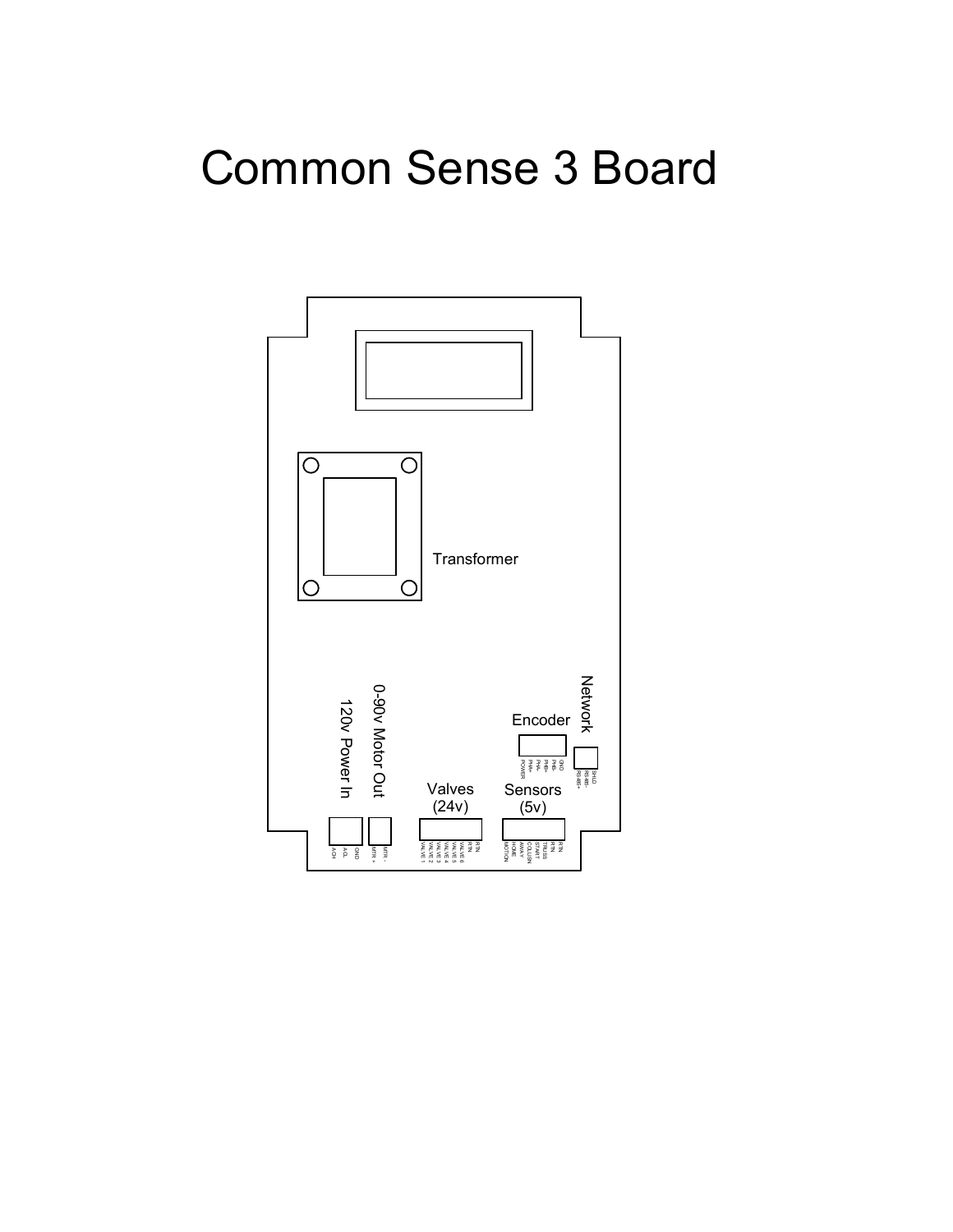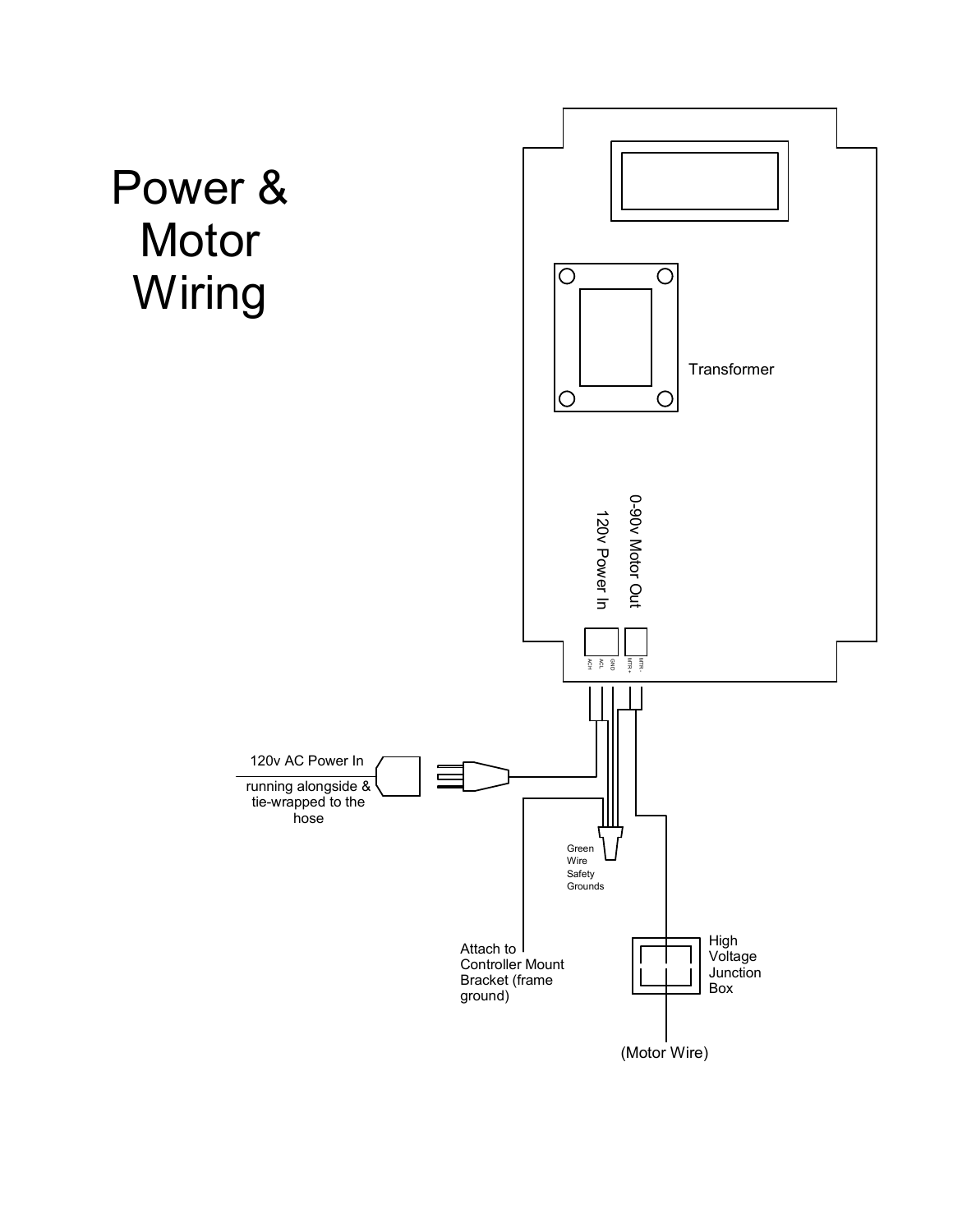

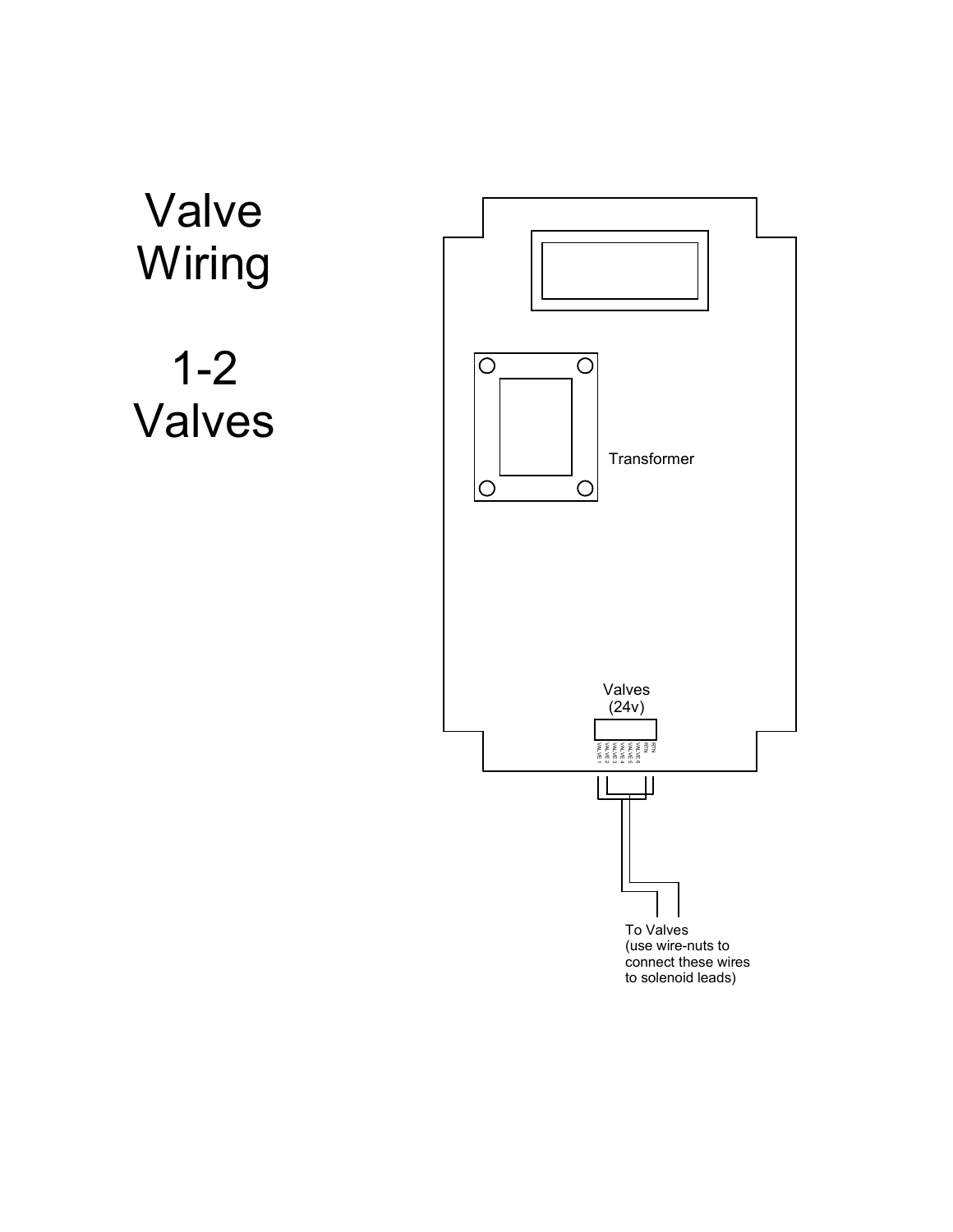Valve **Wiring** 

3-6 Valves

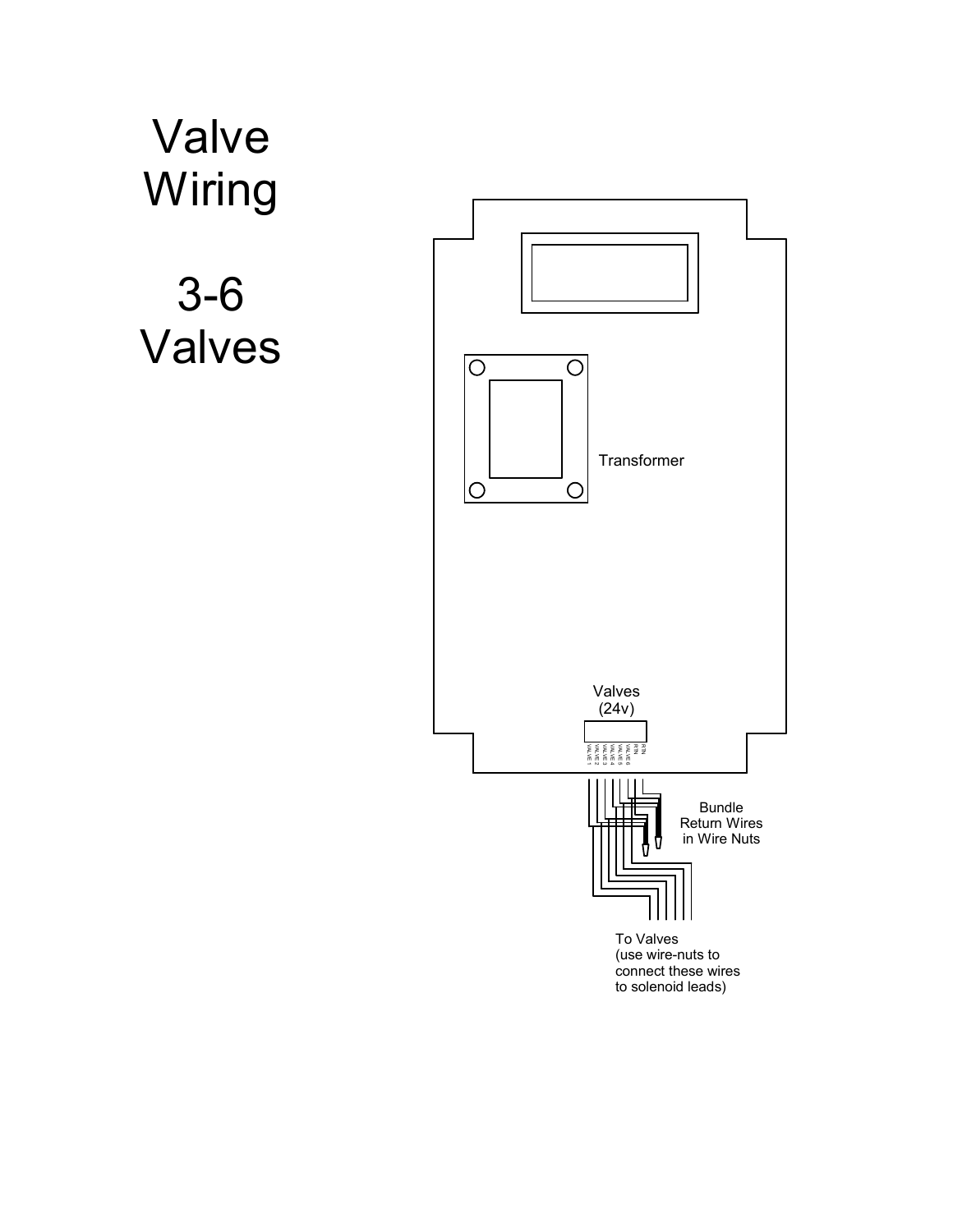

## Sensor Wiring - Collision Looped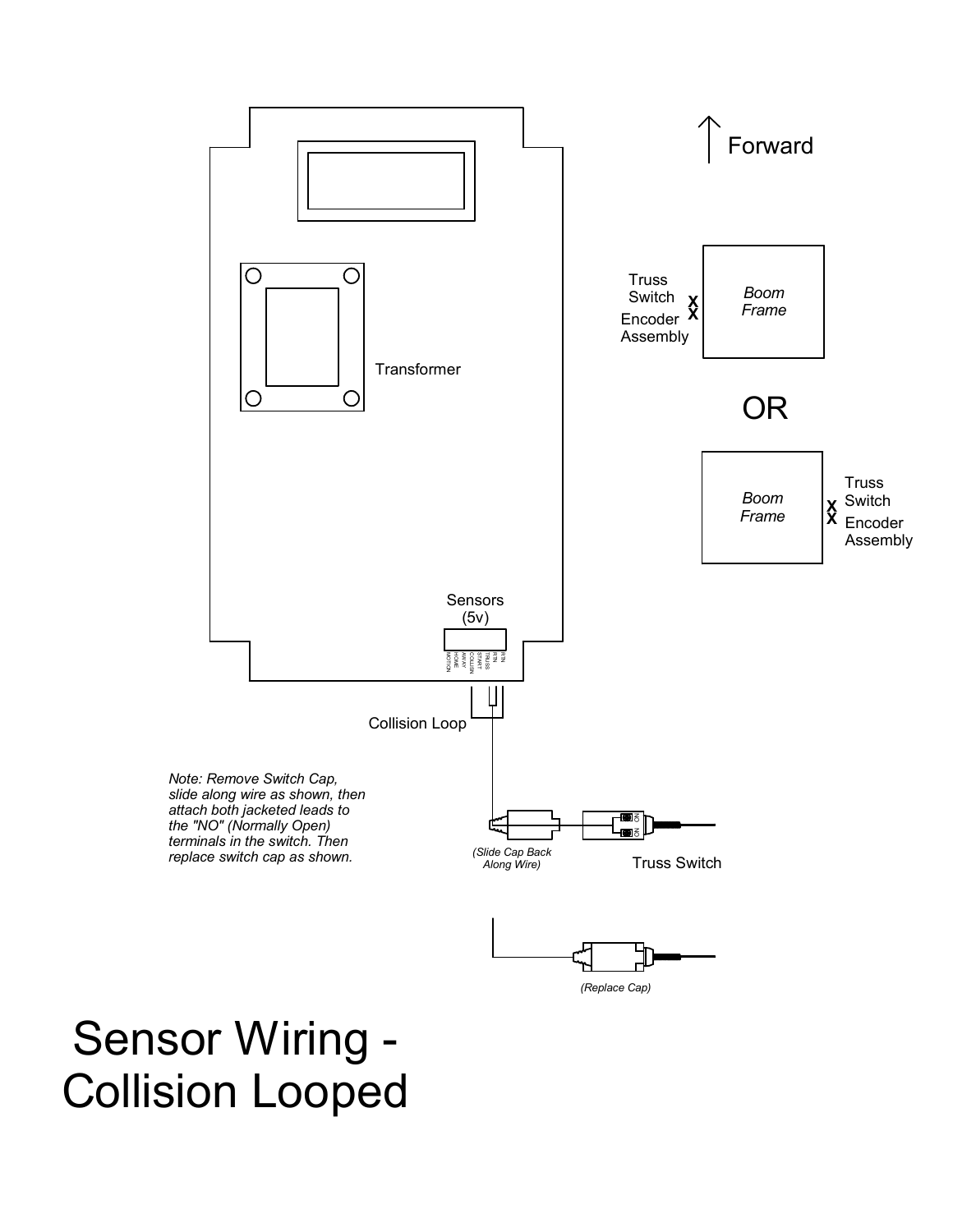## Sensor Wiring - With Collision Assembly



(Replace Cap)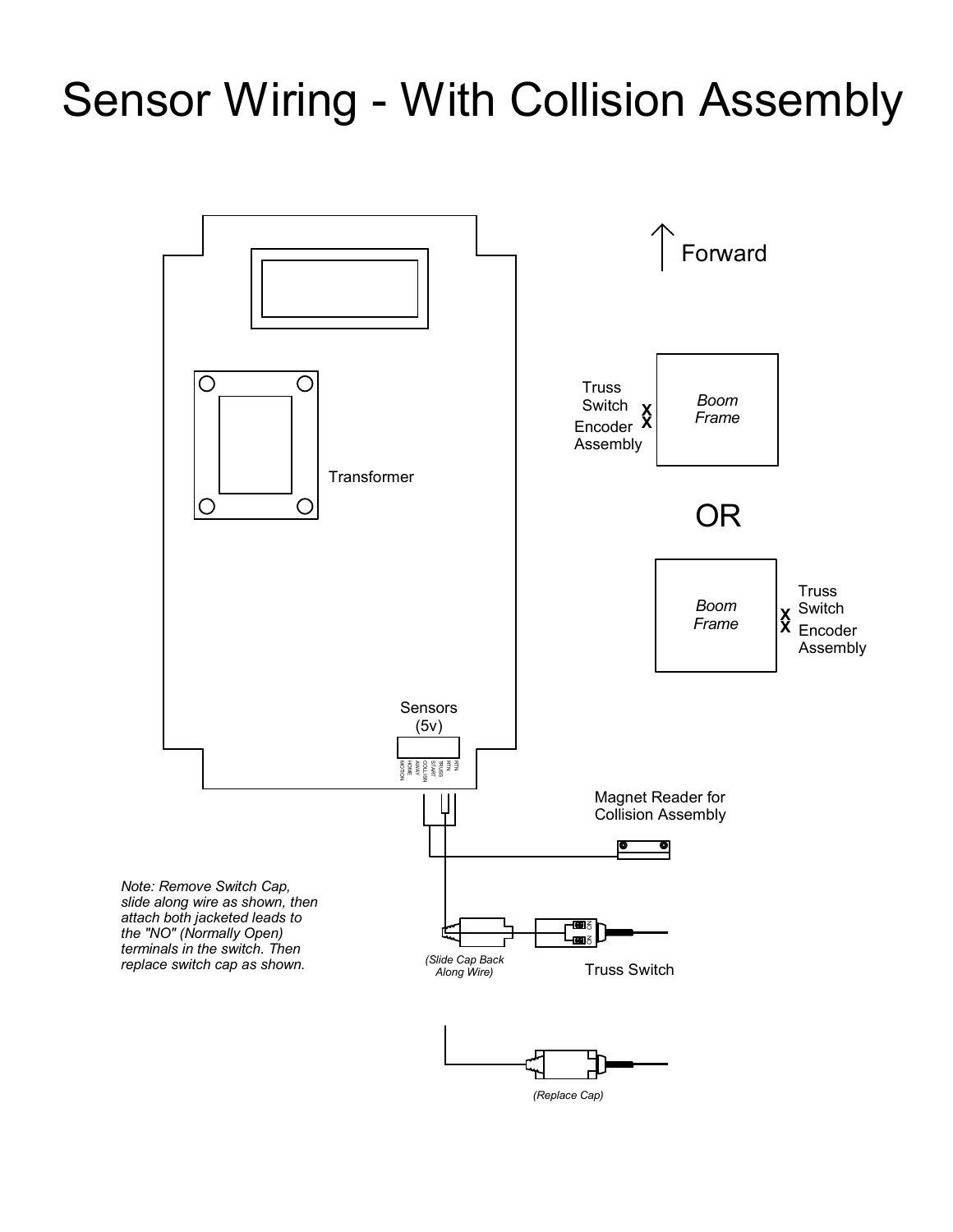